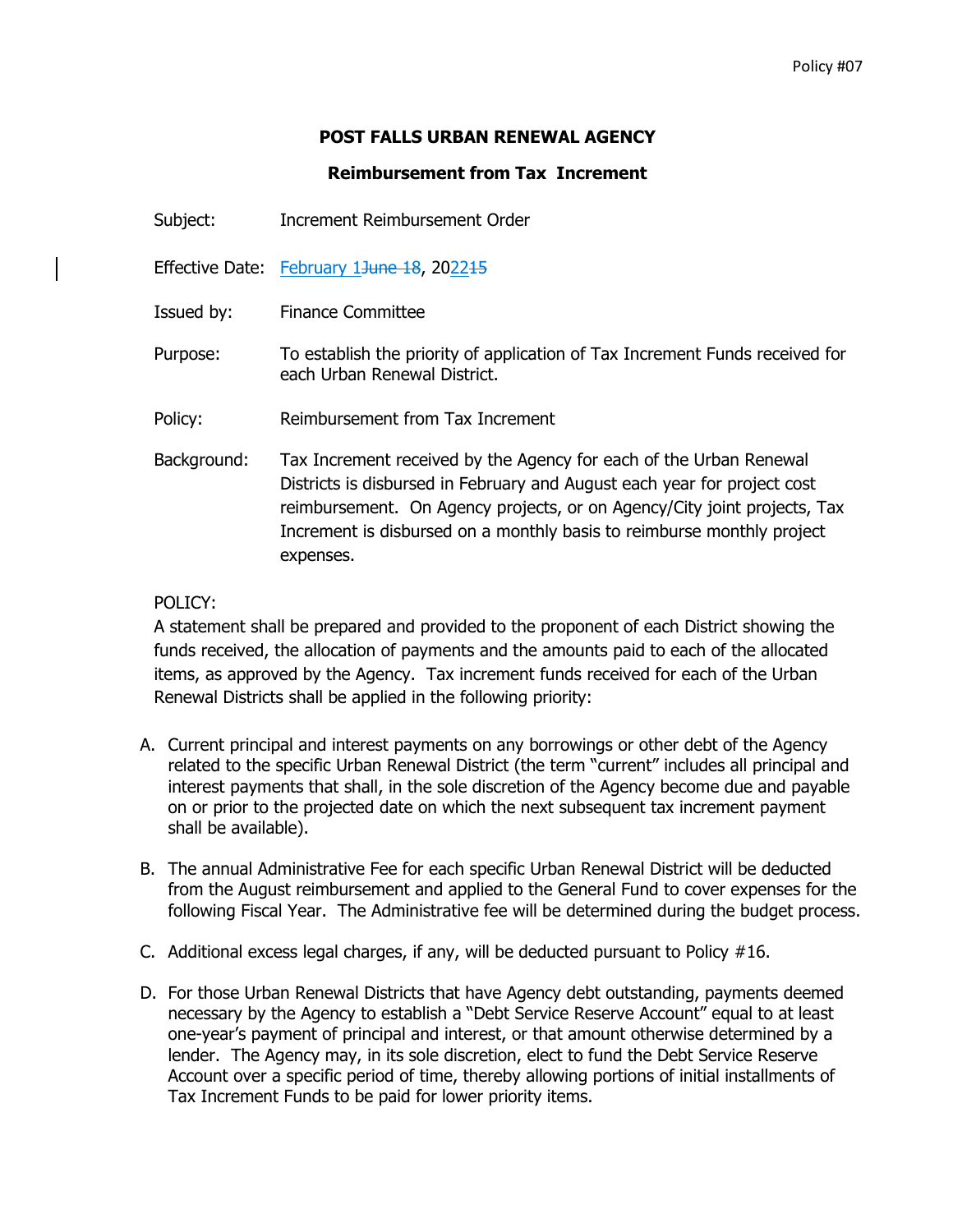- E. Reimburse the Proponent for funds advanced for the Agency's PlanBase Fee when creating a new District, if applicable.
- E.F. For the reimbursement of other proponents in the District that have orders of approval that predate the order of approval authorizing the Proponent's reimbursement, or in the case of City funded improvements that the Agency has received invoices for before issuance of the Participant's order of approval.
- F.G. The balance of Tax Increment shall be used to reimburse the Proponent for direct development costs associated with approved improvements within the Urban Renewal District. Such costs shall be approved by the Agency based on its review and acceptance of proper documentation for such expenses.

Prior Policy Reference: Priority of Application of Tax Increment Funds Received for each Urban Renewal District, adopted April 21, 2005, wasis hereby rescinded on June 18, 2015as of the date of adoption of this policy. Policy #08 (Timing for Payment of Tax Increment) was rescinded and combined into this Ppolicy on that same dateJune 18, 2015.

Approved by the Post Falls Urban Renewal Agency Board of Commissioners:

POST FALLS URBAN RENEWAL AGENCY An Idaho Urban Renewal Agency

| By:           |        | Chair |
|---------------|--------|-------|
| Approved this | day of |       |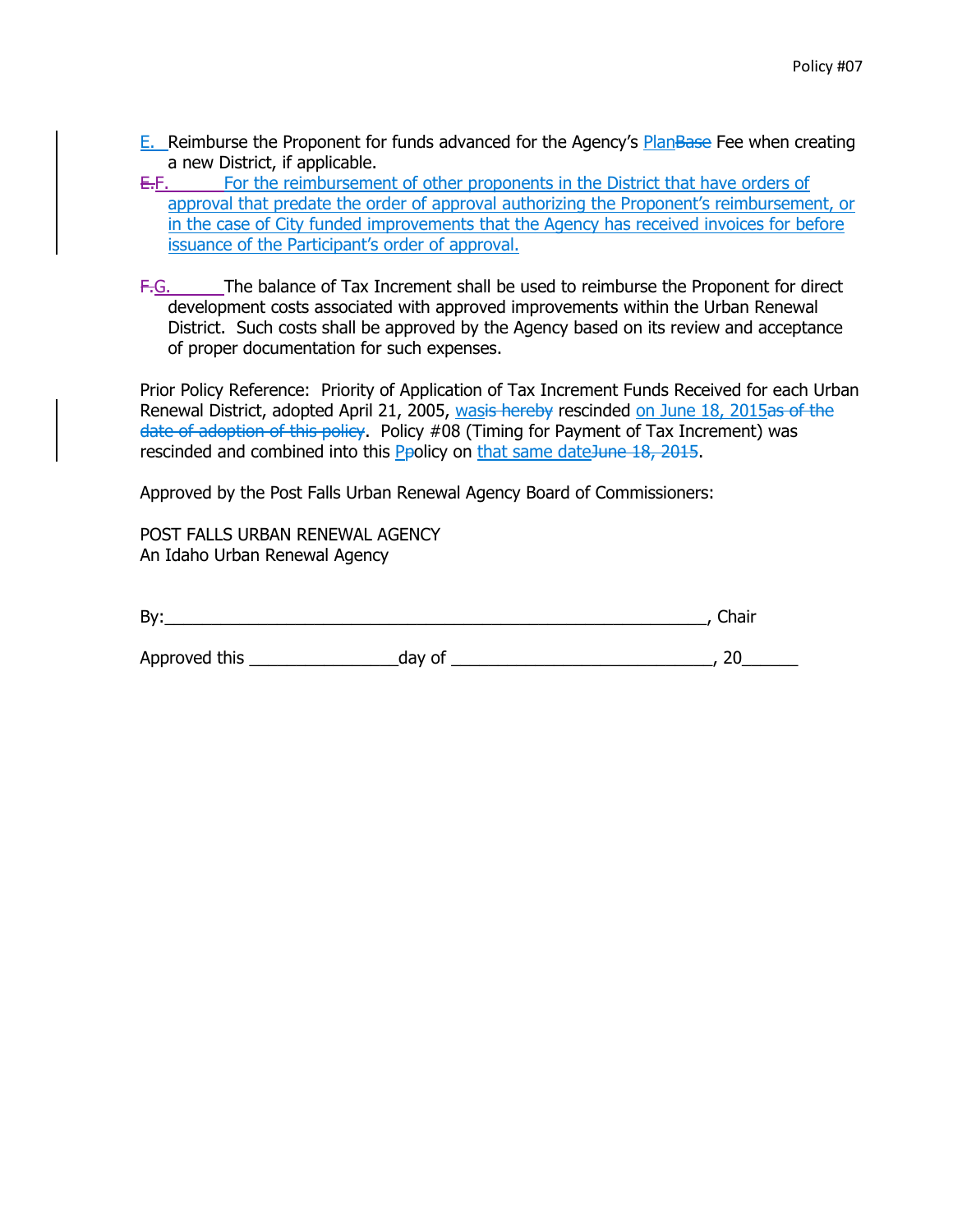### **POST FALLS URBAN RENEWAL AGENCY**

| Subject:               | Second Addendum to Policy #7: Reimbursement from Tax<br>Increment.                                                                                                                                                                                                                                                                                                                                                                                                                                                                     |
|------------------------|----------------------------------------------------------------------------------------------------------------------------------------------------------------------------------------------------------------------------------------------------------------------------------------------------------------------------------------------------------------------------------------------------------------------------------------------------------------------------------------------------------------------------------------|
| <b>Effective Date:</b> | February August 1, 202248                                                                                                                                                                                                                                                                                                                                                                                                                                                                                                              |
| Issued by:             | <b>Finance Committee</b>                                                                                                                                                                                                                                                                                                                                                                                                                                                                                                               |
| Purpose:               | To establish revised reimbursement parameters for Urban<br>Renewal Districts Created after January August 1, 202148                                                                                                                                                                                                                                                                                                                                                                                                                    |
| Policy:                | Reimbursement from Tax Increment for new Urban Renewal<br>Districts to encourage focus on economic development and job<br>creation.                                                                                                                                                                                                                                                                                                                                                                                                    |
| Background:            | Tax Increment received by the Agency for new Urban Renewal<br>Districts created after January August 1, 2021 <sup>18</sup> is disbursed in<br>February and August of each year to reimburse for project cost<br>reimbursement. For purposes of Urban Renewal Districts<br>created after $January$ August 1, 2021 <sup>18</sup> , the priority of<br>reimbursement for completed, approved and dedicated public<br>improvements shall be reimbursed based on the following<br>percentages of Agency reviewed and Agency approved costs: |

## A. LIGHT AND HEAVY INDUSTRIAL AND TECHNICAL DEVELOPMENT:

1. On-Site Public Improvements:

100% reimbursement of Commission-approved public improvements included in the Urban Renewal Plan for the District including major streets, sidewalks, major utility lines (sewer, water, waste water, gas, electric, broadband, and related), public park areas, street trees and street landscaping, street lighting, required traffic controls, major development signage (not specific tenant signage), Commissionapproved public art, specific Commission-approved trails and similar improvements designed to provide tenants with pedestrian, bike or related inter-project modes of transportation.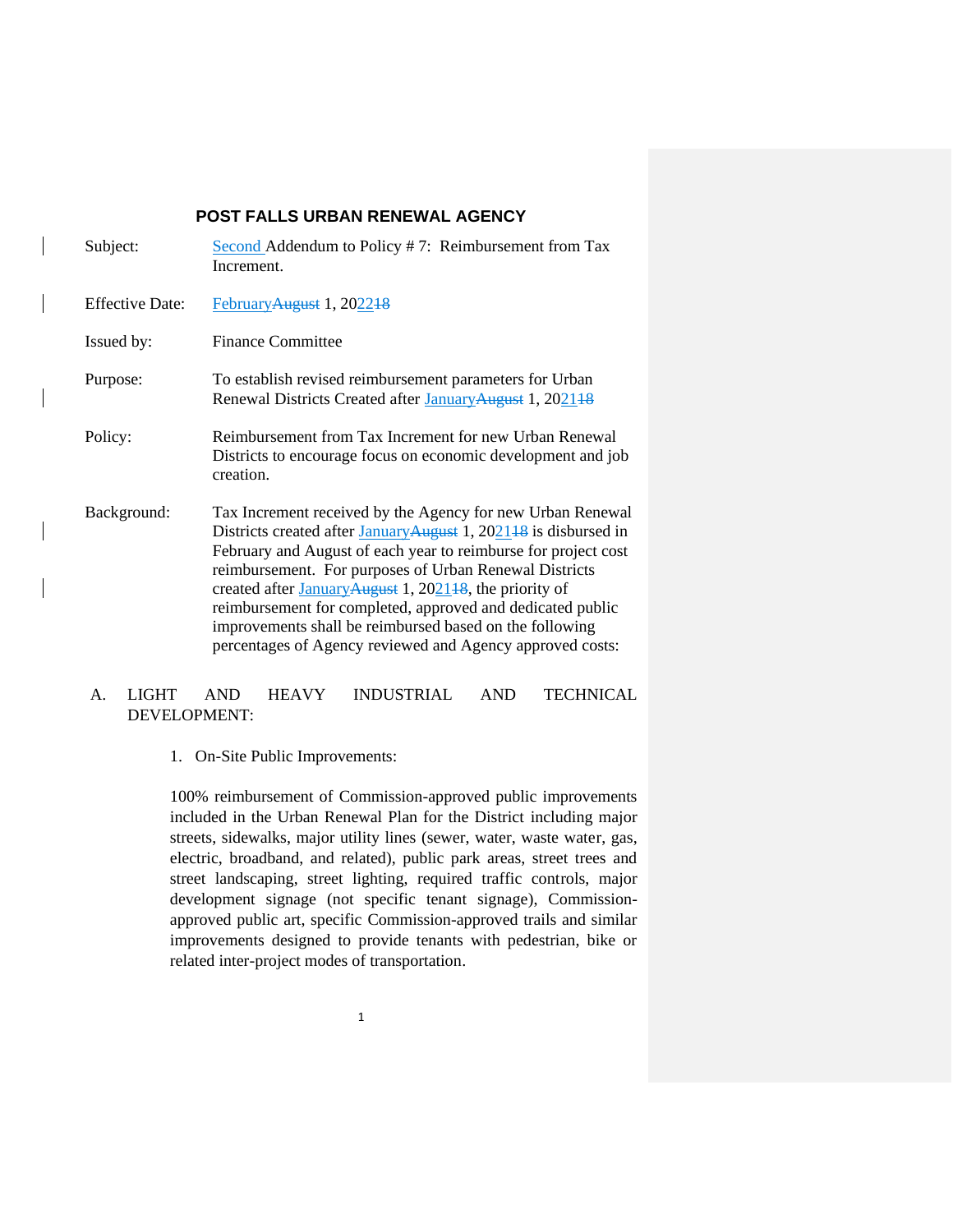2. Off-site (but within the URA District) Public Improvements directly related to the industrial or technical development:

100% reimbursement for Commission approved and/or Cityrequired public improvements included in the Urban Renewal Plan for the District for off-site sewer, water and wastewater improvements, facilities and service lines, required to support industrial and technical development within the District, 100% reimbursement for Commission approved and/or City required public improvements included in the Urban Renewal Plan for the District for traffic controls required to provide access and exit from the area being developed for industrial and technical users, including major collector streets and arterials.

50% reimbursement for Commission approved and/or City required public improvements included in the Urban Renewal Plan for the District for off-site electrical and gas lines (within the District) required for the industrial and technical development.

#### B. RETAIL, OFFICE AND SERVICE DEVELOPMENT:

#### 1. On-site public improvements:

75% reimbursement of Commission-approved and/or City required public improvements included in the Urban Renewal Plan for the District for improvements including major streets, sidewalks, major utility lines (sewer, water, waste water, gas, electric, broadband and related), public park areas, street trees and street landscaping, street lighting, required traffic controls, major development signage (not specific tenant signage), Commission-approved public art, specific Commission-approved trails and similar improvements designed to provide tenants with pedestrian, bike or related inter-project modes of transportation.

**EXCEPTION:** In cases where planned retail, office and service development is designed to primarily support an adjacent or closely aligned area being developed as light or heavy industrial or technical development, the Commission **may** elect to reimburse on-site public improvements for Commission approved improvements included in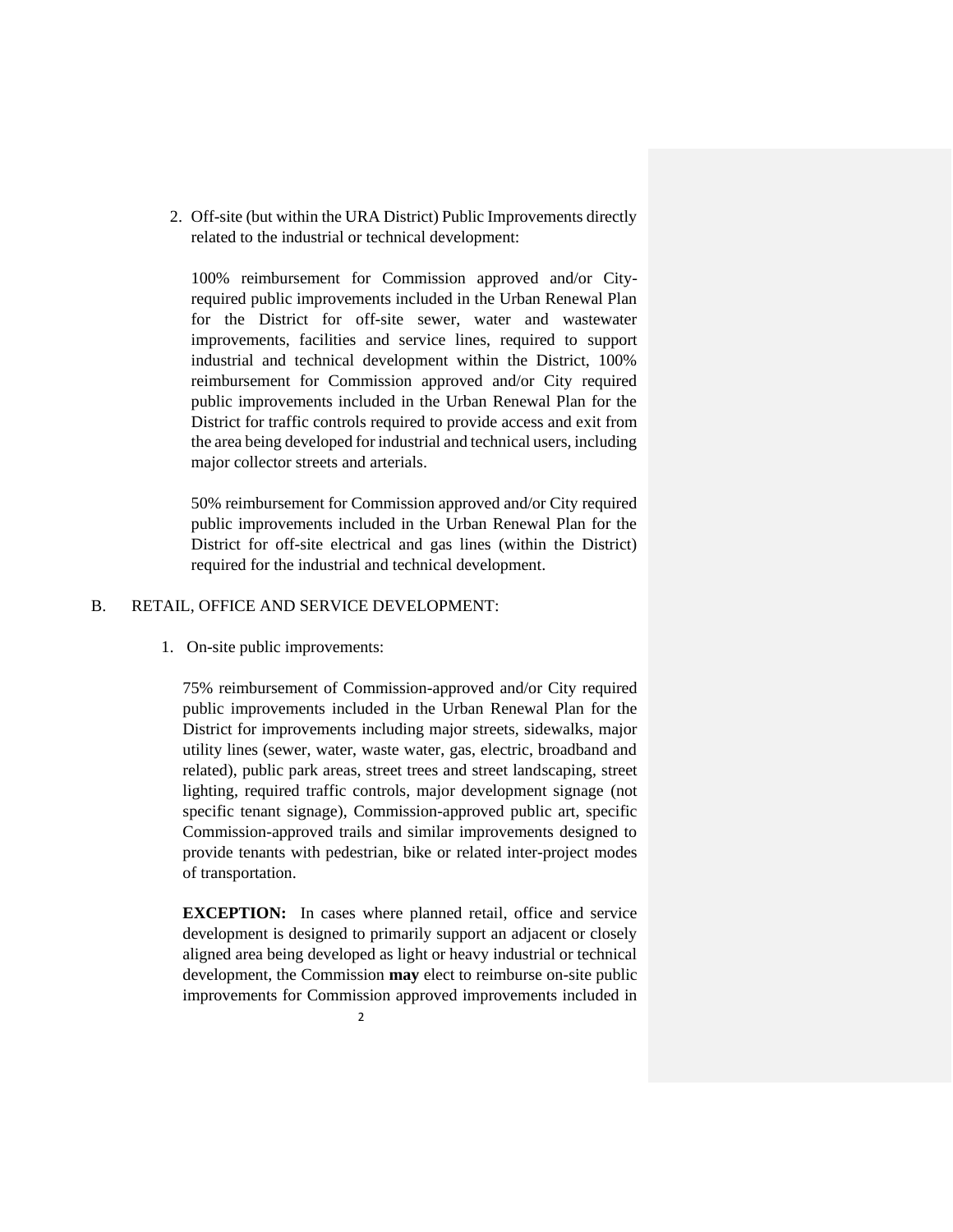the Urban Renewal Plan for the District for retail, office and service development at a higher level, up to 100%.

2. Off-site (but within the URA District) Public Improvements:

75% reimbursement of Commission-approved public improvements and City-required public improvements included in the Urban Renewal Plan for the District for sewer, water and waste water service lines and facilities required to support retail and service development,

50% of Commission approved public improvements included in the Urban Renewal Plan for the District for traffic controls required to control access and exist from the area being developed for retail, office and service users.

50% of Commission approved public improvements included in the Urban Renewal Plan for the District for electrical and gas lines required for retail, office and service development.

**EXCEPTION:** In cases where planned retail and service development is designed to primarily support an adjacent or closely aligned area being developed as light or heavy industrial or technical development, the Commission may elect to reimburse off-site public improvements of Commission approved improvements included in the Urban Renewal Plan for the District for retail, office and service development at a higher level, up to 75%.

#### C. RESIDENTIAL DEVELOPMENT:

1. On-site public improvements:

25% reimbursement of Commission-approved collector or arterial streets required to provide access to and egress from the residential development, which were included in the Urban Renewal Plan for the District.